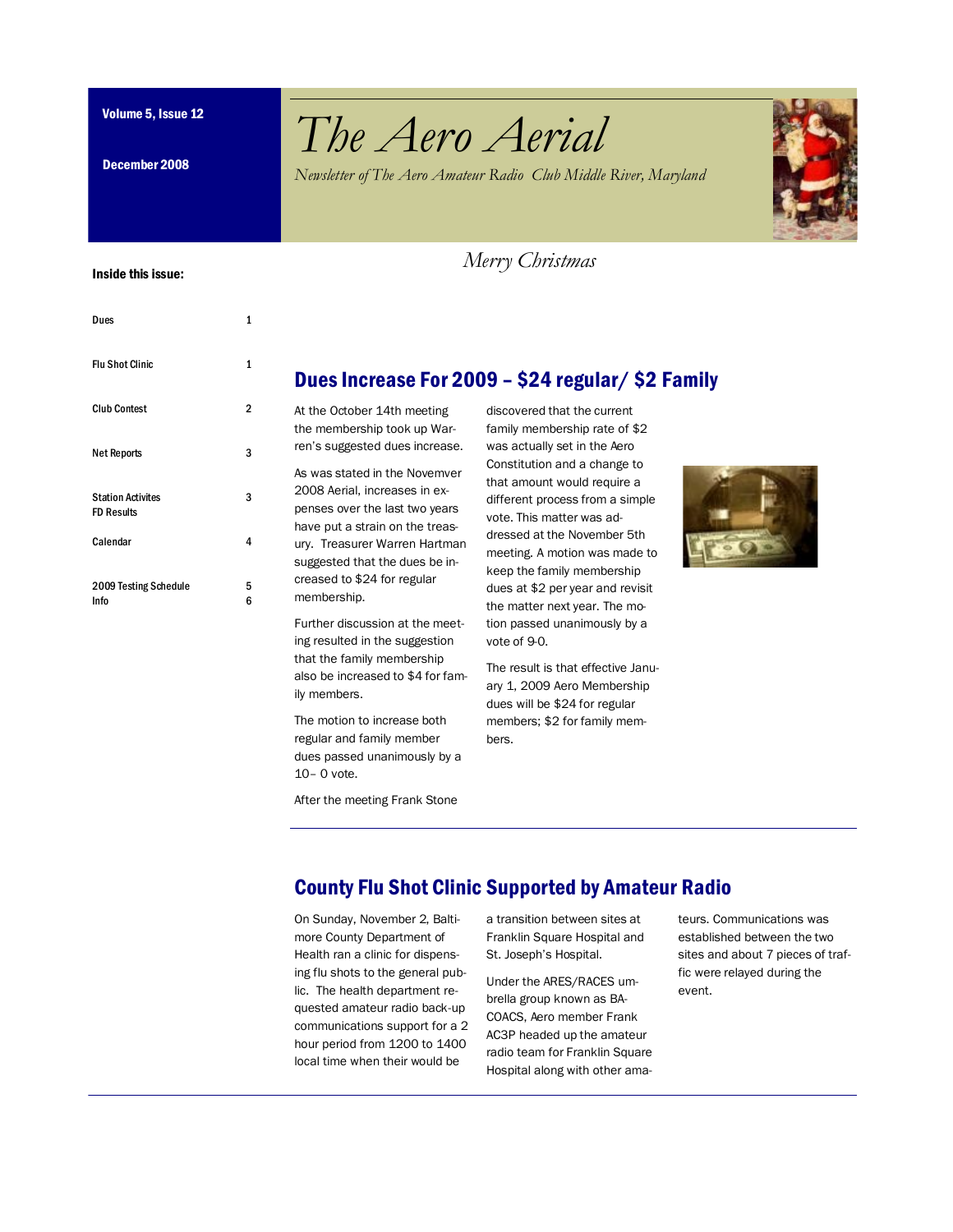### *Aero Amateur Radio Club 20 Days & 20 Nights of Fun*

When: 0000 UTC Thursday, January 1,2009, until 2359 UTC Tuesday, January 20,2009

Who's Eligible: All current AERO members

Location: All contacts must be made within a radius of25 miles of your home QTH.

Frequency/Mode: Any mode legal within your license class on any amateur band. This excludes repeater, EchoLink & IRLP contacts. (satellite OK).

Exchange: Call, Name, and State

Scoring: The sum of all numerals in the main portion of the callsign. Do not use portable designators.

Examples: 9Q1D 1 pt WA3SWA 3 pts TI7/K4XXX 4 pts K6XXX/3 6 pts 4N7ZZ 7 pts

V26R 8 pts L73X 10 pts S58D 13 pts J70J 17 pts (each digit 0 counts 10 pts)

4N500ZZ 25 pts

Bonus:

Worked all numbers 0 thru 9 50 pts Worked all US time Zones 25 pts (4 continental time zones) Word in suffix of call (ie ka30UT) 5 pts Worked all letters of the alphabet as the first letter of the suffix of the call.

100 pts Examples: K3AAC, VE6BQW, LU7CHY, G3DDE count for the letters A, B, C, and D.

Misc.:

The same station may be worked only once regardless of mode or band. Winner of contest will run the contest next year. Exercise good operating practices at all times.

Due Date: Turn in log at the Aero Club meeting on February 4,2009 or e-mail your log to d enner@msn.com by February 1,2009.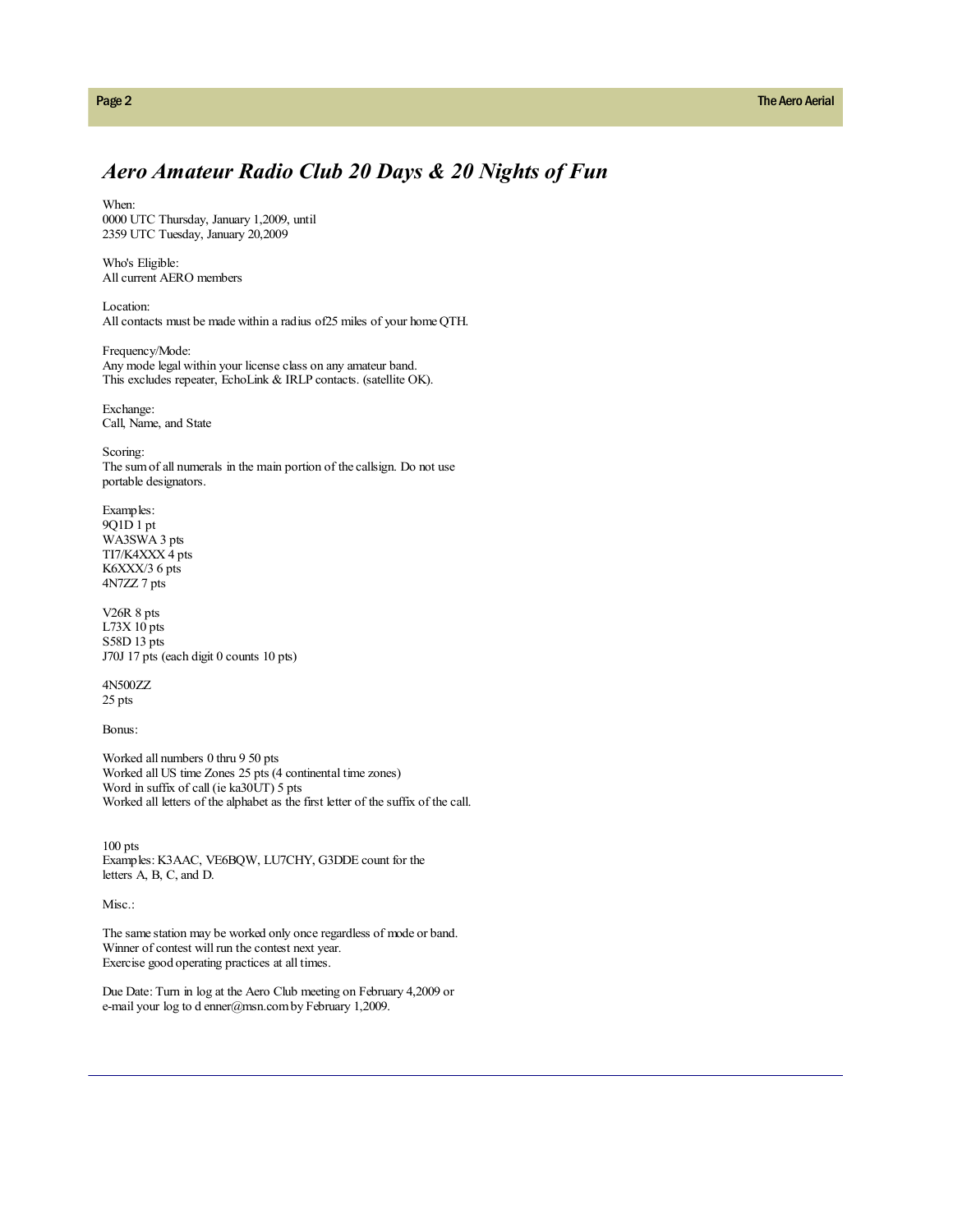## Station Activities

AI3G is revving up another contest for January.

KB3JDE is rehabilitating old ICOM 2 meter radios.

WA3SWA may be retiring from cookie sales.

Rumor has it that rain cannot hit the ground at AK3RX because of all the aluminum in the way.

AC3P is in the testing phase of the new antenna system soon to go up. MFJ analyzers rock.

For two meetings in a row W3JDF got skunked.

K3ROJ has been testing voting via repeater. Rumor has it that since Nov. 5 Al is looking to become VE1ROJ.

KB3PGN prepares for more fun and games in Annapolis.

## Net Reports

2 Meter Net WB3FMT(NCS) KB3JDE AC3P AI3G AK3RX KA3SNY

WB3FMT (NCS) W3JEH AI3G KA3SNY KB3PGN

70 cm Net

10 Meter Net WB3FMT (NCS) AC3P W3VRD AI3G

#### **Note: the 2 meter net for 12/24 has been cancelled**

### We're Number TWO...We're Number TWO!

The official ARRL Field Day 2008 results are in. Aero/ BRATS team came in 2nd place in the 3A MDC Section Category.

We were outgunned by the Historic Electronics Museum Radio Club that tallied 5,190 points to our 3,602.

Aero/BRATS placed 7th for

3A/2 category in the Atlantic Division; 90th nationwide in that category.

Overall we placed 427th out of 2,409 entries.

Field Day 2008 was a great success for the team.

Congratulations to everyone who helped.

Now let's get ready for Field Day 2009.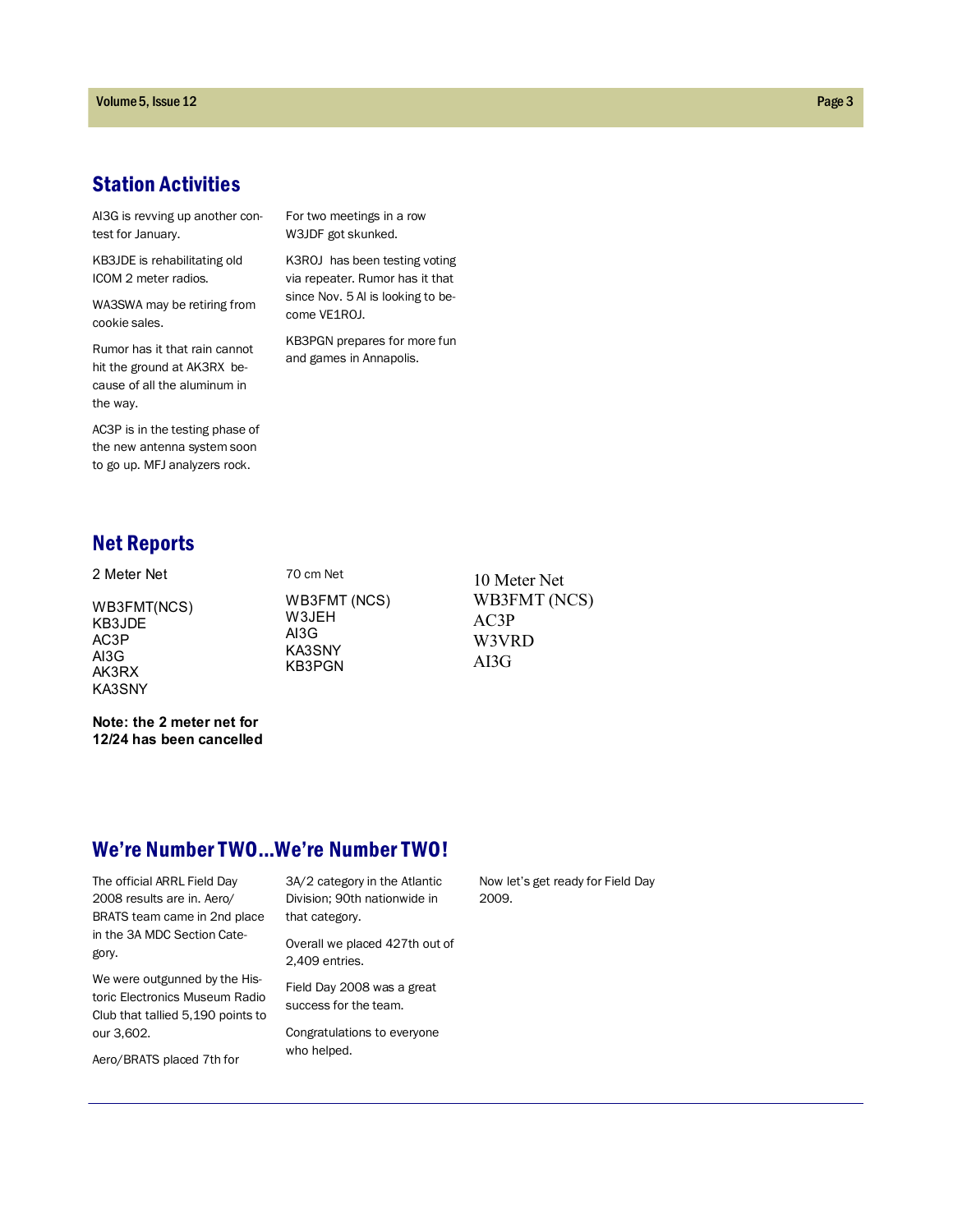|                           |              |                                     |                                                  | December 2008                                    |        |                           |
|---------------------------|--------------|-------------------------------------|--------------------------------------------------|--------------------------------------------------|--------|---------------------------|
| $S$ U N                   | M O N        | $\mathbf T$ $\mathbf U$ $\mathbf E$ | WED                                              | T H U                                            | FRI    | SAT                       |
|                           | $\mathbf{1}$ | $\overline{2}$                      | $\overline{3}$<br>Meeting<br>Coffmans<br>7:30 pm | $\overline{4}$                                   | 5<br>t | 6<br>160 meter<br>contest |
| 7<br>160 Meter<br>Contest | 8            | 9                                   | 10<br>10 Meter<br><b>Net</b><br>8 pm             | 11                                               | 12     | 13<br>10 Meter<br>Contest |
| 14<br>10 meter<br>Contest | 15           | 16                                  | 17<br>Meeting<br>Coffmans<br>7:30 pm             | 18                                               | 19     | 20                        |
| 21                        | 22           | 23                                  | 24<br>No Net                                     | 25<br>Merry<br>Christmas                         | 26     | 27                        |
| 28                        | 29           | 30                                  | 31<br>Straight<br>Key<br>Night                   | 70 Cm Net<br>8 pm<br><b>CW</b> Net<br>28.200 Mhz |        |                           |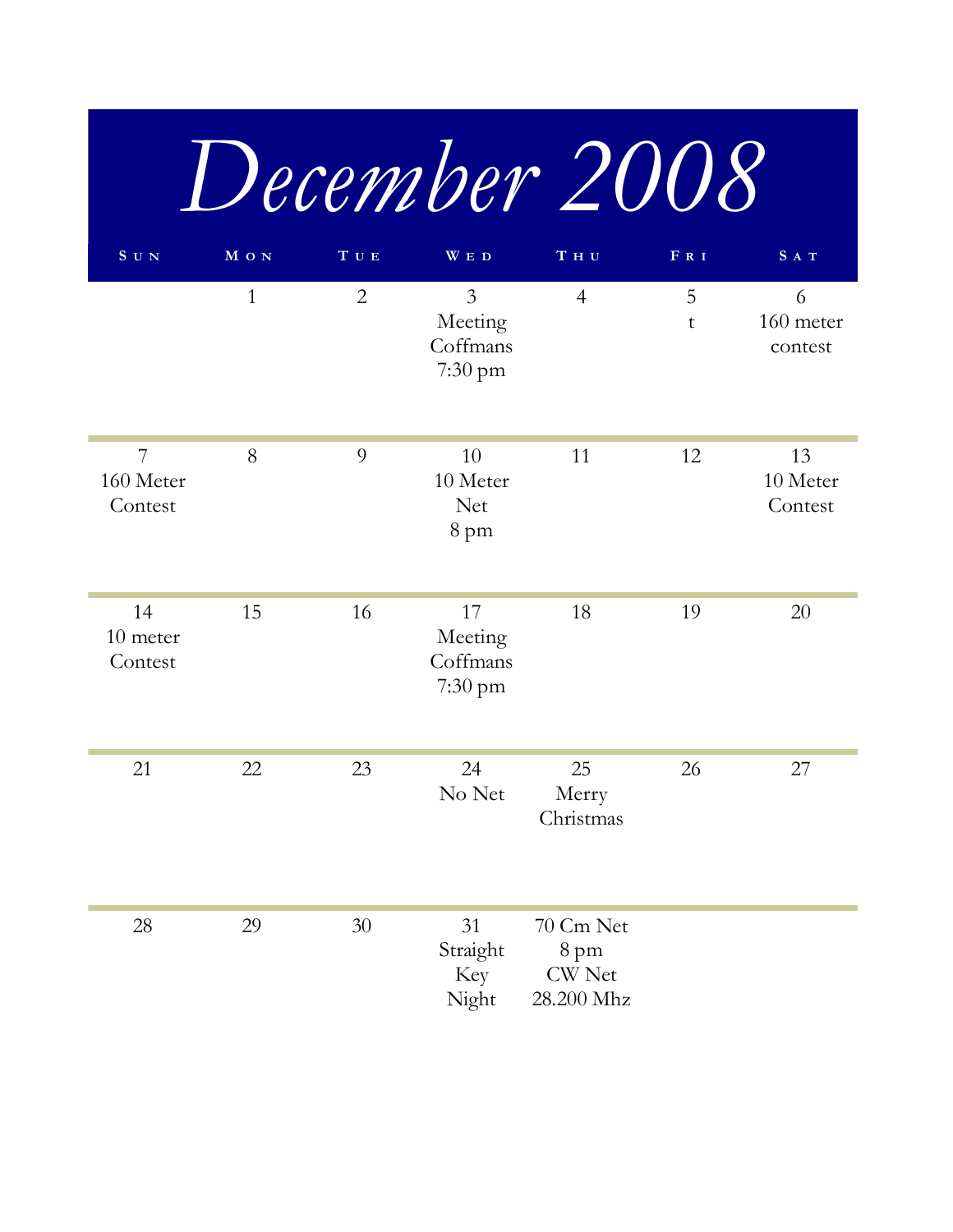## **2009 Amateur Radio Test Schedule**

## *Please note fee increase for 2009*

| Date              | Location                                            |
|-------------------|-----------------------------------------------------|
| <b>January 24</b> | <b>White Marsh Library</b>                          |
|                   | 8133 Sandpiper Circle<br>White Marsh, Md. 21236     |
|                   |                                                     |
| March 21          | <b>White Marsh Library</b><br>8133 Sandpiper Circle |
|                   | White Marsh, Md. 21236                              |
| May 30            | <b>White Marsh Library</b>                          |
|                   | 8133 Sandpiper Circle                               |
|                   | White Marsh, Md. 21236                              |
| September 26      | <b>White Marsh Library</b>                          |
|                   | 8133 Sandpiper Circle                               |
|                   | White Marsh, Md. 21236                              |
| November 21       | <b>White Marsh Library</b>                          |
|                   | 8133 Sandpiper Circle                               |
|                   | White Marsh, Md. 21236                              |

| Registration at 1:00 p.m. | Testing Begins at 1:30 p.m.                                      | <b>ARRL VEC</b>     |
|---------------------------|------------------------------------------------------------------|---------------------|
| <b>Fee: \$15</b>          | <b>Contact: Pat Stone AC3F</b> email: $ac3f(\partial_i)$ uno.com |                     |
|                           |                                                                  | Phone: 410-687-7209 |